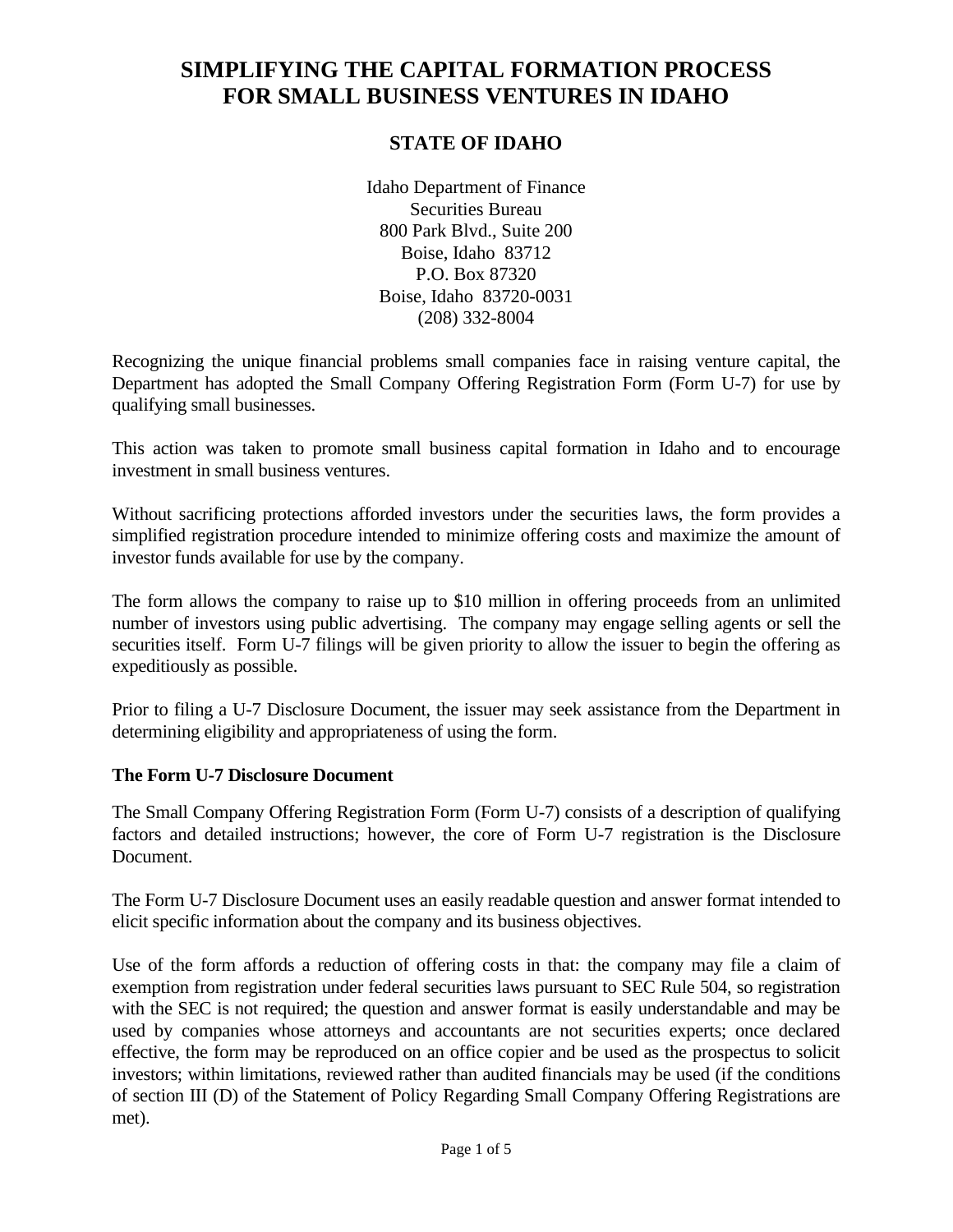The form provides investors with substantial disclosure information comparable to that required in other registered securities offerings. The form also uses a unique approach of allowing investors to read both the questions and answers including "no" and "inapplicable" responses and provides a number of notes to help investors interpret the answers provided by the issuer.

In addition, by completing the form, the company must address certain aspects of its business usually included in a formal business plan. The form can help a company identify deficiencies and weaknesses in its business plan that represent potential risks. Such factors should be disclosed as investment risks to prospective investors.

# **General Qualifications**

Form U-7 has been adopted in the State of Idaho as an alternative form of registration by qualification for small company issuers who seek to raise seed capital through an offering of securities to the public.

The form may be used only by companies:

- (1) organized under the laws of one of the states or possessions of the United States;
- (2) who have filed a claim of exemption from registration with the Securities and Exchange Commission in reliance upon Rule 504 of federal Regulation D;
- (3) who have sufficient operating history to complete the required disclosure document.

Specifically, Form U-7 may not be used:

- By companies which engage in or propose to engage in petroleum exploration or production, or mining or other extractive industries.
- By "blind pool" companies (those without sufficiently identifiable properties or business objectives).
- By companies that seek to raise more than \$10,000,000 in an offering.
- By "penny stock" offerings (for which the stock price is less than \$1.00 per share).
- By partnerships.
- To register securities for resale on behalf of anyone other than the company, itself.
- If the company or its officers, directors, or majority stockholders (ownership interest of 10%) or greater), are subject to current or past regulatory action in connection with the offer or sale of securities.
- If the company is an investment company (including mutual funds) or is a public company subject to the reporting requirements of Sections 13 or 15(d) of the Securities Act of 1934.
- By any type of company whose securities are subject to registration with a governmental agency other than the Securities and Exchange Commission or a state securities regulator. (For example, the securities of banks and other financial institutions are regulated by separate agencies.)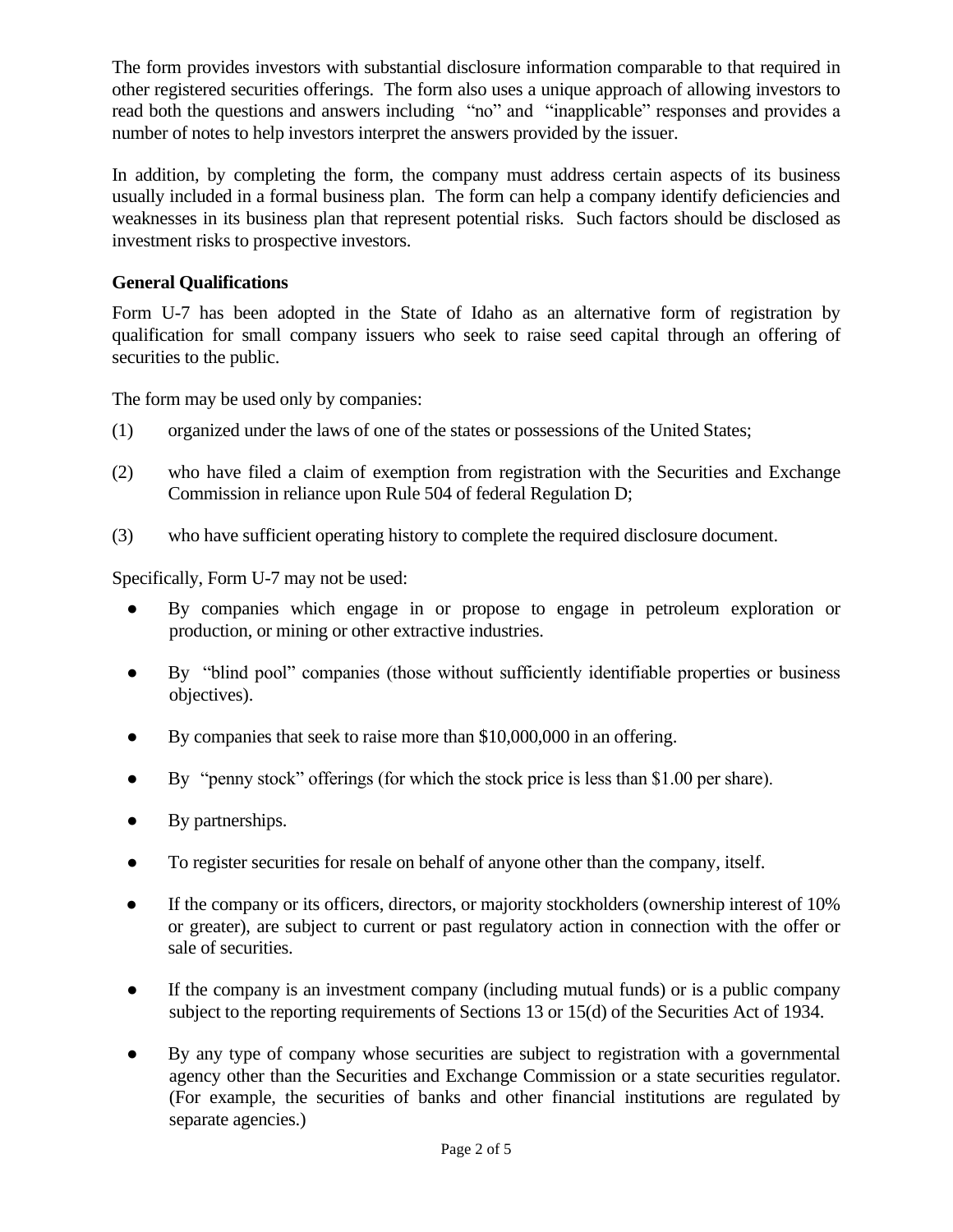#### **Offering Size and Price**

Up to \$10 million may be raised each 12 months using Form U-7. In calculating this limit, sales in all jurisdictions must be included together with any other securities sold under SEC Rule 504 or under Section 3(b) of the Securities Act of 1933, or in violation of the registration provisions of federal securities laws. The offering price must be a least \$1 per share, and the company may not split its stock or declare stock dividends for 2 years following effectiveness of the registration except with the permission of the Director of the Department of Finance.

Securities sold in a U-7 offering are freely transferable. However, because of its small size and the \$1 minimum price, a public trading market is unlikely to arise following a Form U-7 offering. Thus, a U-7 offering is in the nature of an early-stage venture financing, using public investors solicited by means of advertising or other general solicitation, which, if appropriate, may be followed at some later stage by a more conventional public offering that would result in the development of a public trading market for the company's securities.

# **Types of Securities**

Form U-7 may be used to register equity securities including common, preferred, and convertible preferred stock, and options, warrants, or rights to purchase stock; and debt offerings (including convertible debt) if the issuer can demonstrate reasonable ability to service its debt.

### **The Registration Process**

The Department will assist companies in determining whether they are eligible to use Form U-7 and will provide guidance in completing the form. The company may wish to arrange a pre-filing conference with the Securities Bureau staff to go over specific items in the form.

Filing is accomplished by submitting to the Department:

- (1) A copy of the Form D filed with the SEC;
- $(2)$  Forms U-1 and U-2;
- (3) Notification of the registered selling agent or agents;
- (4) Form U-7 Disclosure Document completed and accompanied by exhibits; and
- (5) Filing fee of \$300.

The Form U-7 when properly filled in, signed and submitted, together with the exhibits required above, constitutes an application to register securities. When declared effective by the Director, Form U-7 constitutes the offering circular or prospectus to be delivered to prospective investors and may be reproduced by the company.

While giving due consideration to the need to minimize interference in capital formation by small issuers, Form U-7 registration filings will be reviewed for substantial compliance with Idaho law. Fairness rules will be applied on a case by case basis as deemed necessary for the protection of Idaho investors. The issuer may anticipate receiving comments from securities examiners if additional disclosure information is required. However, the Department will expedite the review process - generally completing the review within one week of filing.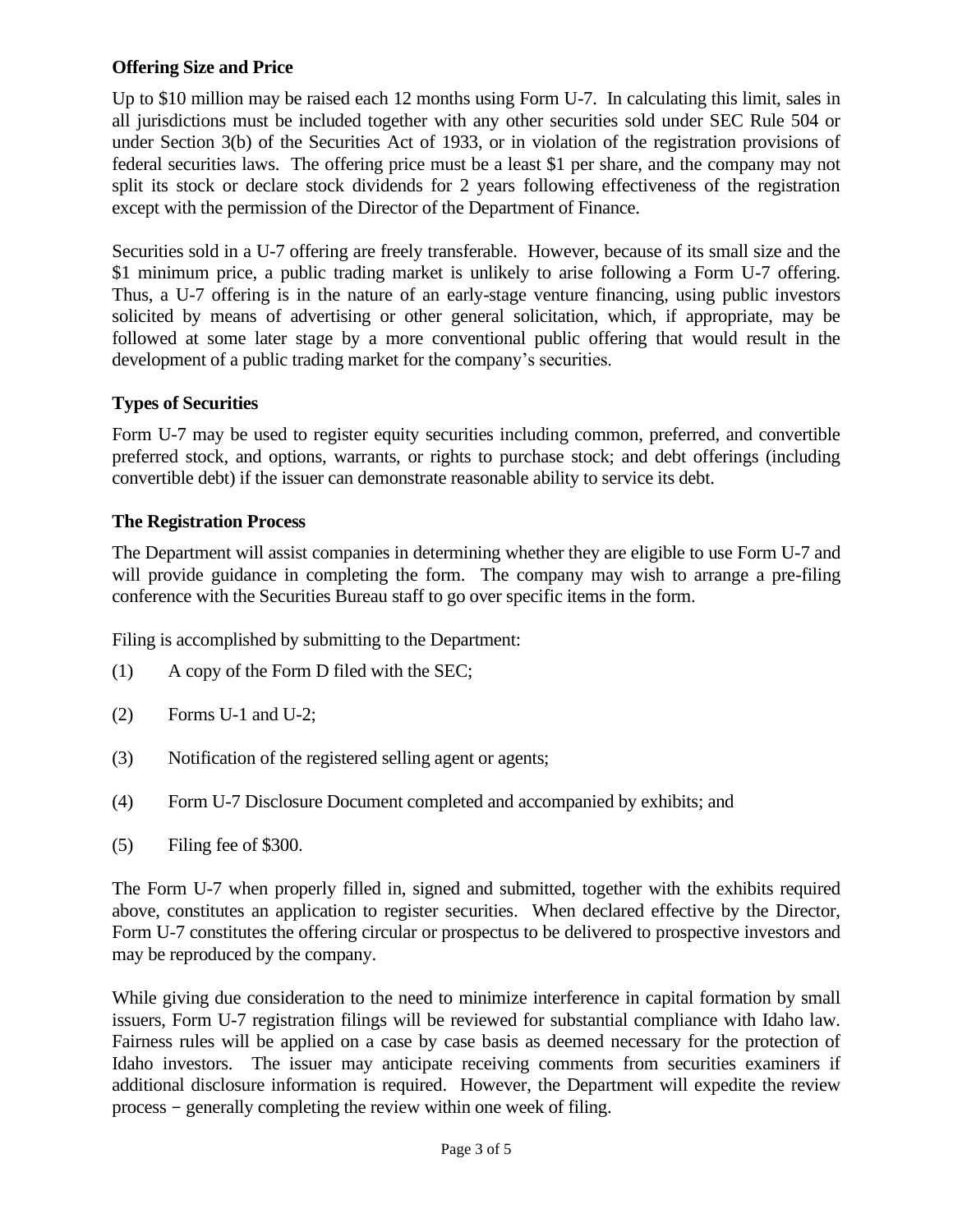#### **Financial Statements**

Financial statements for the company's last fiscal year must be attached to Form U-7. Reviewed rather than audited statements may be used if:

- (1) the company has not previously sold securities by means of an offering involving the general solicitation of investors;
- (2) the company has not previously been required by law to provide audited financial statements in connection with the sale of its securities, and;
- (3) the aggregate amount of all previous sales of securities by the company (excluding debt financing with banks and other commercial lenders) does not exceed \$10 million.
- (4) the amount of the present offering does not exceed \$10 million.

Unaudited interim financial statements may also be required. Financial statements for acquired companies must be included if either a 20% asset or income test is met.

### **Selling the Offering**

Under Form U-7, the issuer may make offers to an unlimited number of investors using public solicitations including public meetings and advertisements. There are no restrictions on the type of investor or the amount any one investor may purchase.

Advertisements and supplemental selling literature should be filed and approved by the Director prior to publication or circulation to the public. The form's instructions provide a sample classified advertisement for newspaper publication.

Securities offered under U-7 may be sold directly by the company or by commissioned selling agents. Any person (including employees of the issuer) who offers to sell securities to prospective investors must be registered prior to making offers or sales. The Uniform Securities Act (2004) of the State of Idaho allows up to two officers of the company to register as salesmen without taking a securities examination or posting a salesman's bond.

In addition to the above requirements, proceeds of the offering must be placed in an impound with an independent bank or similar institution until the minimum amount necessary for the company to achieve its stated objectives is raised. The company may raise additional funds so long as their anticipated use is clearly disclosed.

# **Development of Form U-7**

The Small Company Offering Registration Form was developed in furtherance of the policies of the Small Business Incentive Act of 1980 (Section 19 of the Securities Act of 1933) which prescribes state and federal cooperation in reducing the costs and paperwork of raising investment capital, particularly by small business.

A Study Group of the State Regulation of Securities Committee of the American Bar Association was instrumental in developing Form U-7 for use by small business. The form has been adopted by the North American Securities Administrators Association.